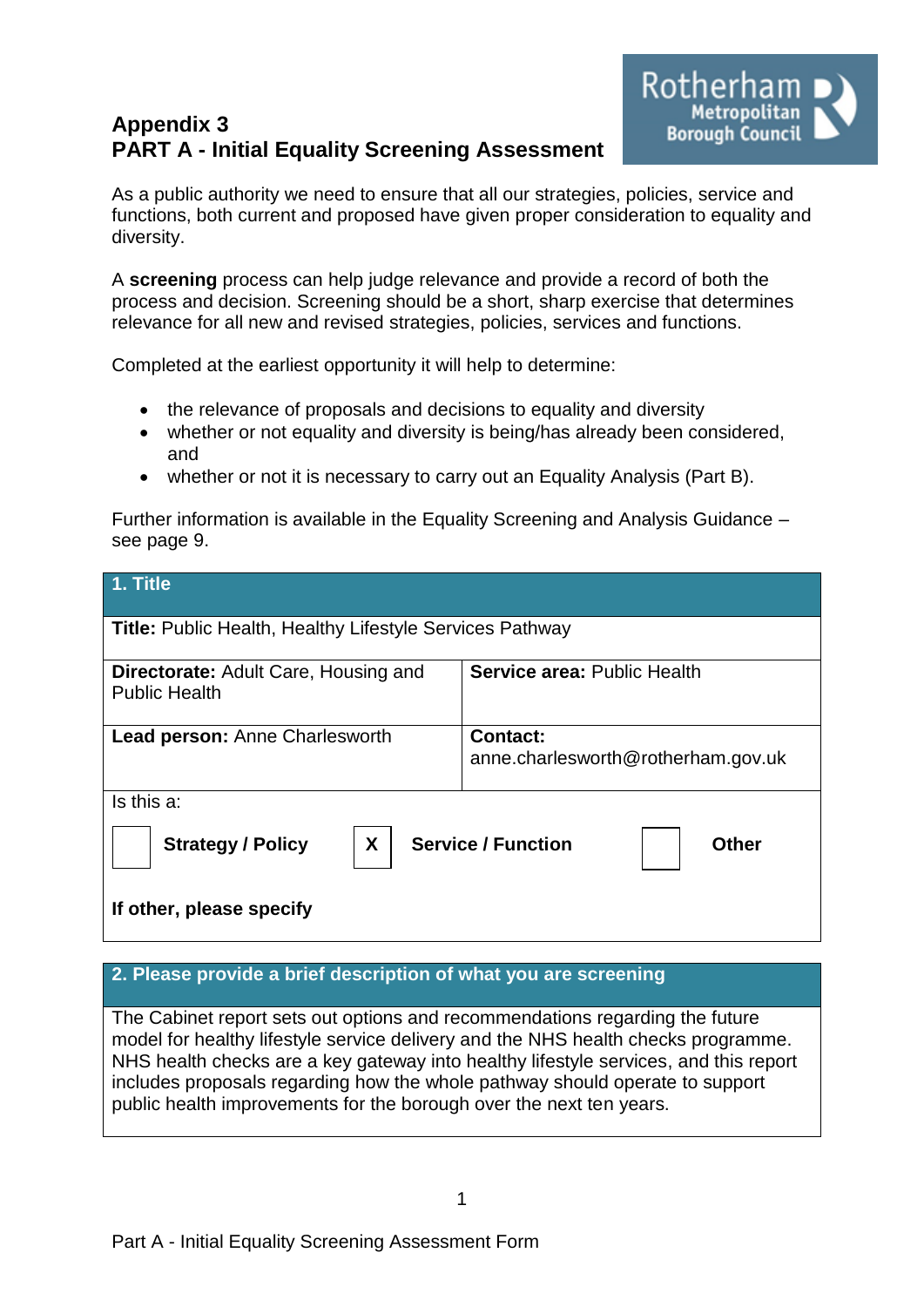### **3. Relevance to equality and diversity**

All the Council's strategies/policies, services/functions affect service users, employees or the wider community – borough wide or more local. These will also have a greater/lesser relevance to equality and diversity.

The following questions will help you to identify how relevant your proposals are.

When considering these questions think about age, disability, sex, gender reassignment, race, religion or belief, sexual orientation, civil partnerships and marriage, pregnancy and maternity and other socio-economic groups e.g. parents, single parents and guardians, carers, looked after children, unemployed and people on low incomes, ex-offenders, victims of domestic violence, homeless people etc.

| <b>Questions</b>                                                                                                                                  | Yes | <b>No</b> |
|---------------------------------------------------------------------------------------------------------------------------------------------------|-----|-----------|
| Could the proposal have implications regarding the<br>accessibility of services to the whole or wider community?                                  | X   |           |
| Could the proposal affect service users?                                                                                                          | X   |           |
| Has there been or is there likely to be an impact on an<br>individual or group with protected characteristics?                                    | X   |           |
| Have there been or likely to be any public concerns regarding<br>the proposal?                                                                    |     | X         |
| Could the proposal affect how the Council's services,<br>commissioning or procurement activities are organised,<br>provided, located and by whom? | X   |           |
| Could the proposal affect the Council's workforce or<br>employment practices?                                                                     |     | X         |
| If you have answered no to all the questions above, please explain the reason                                                                     |     |           |

If you have answered **no** to all the questions above please complete **sections 5 and 6.**

If you have answered **yes** to any of the above please complete **section 4.** 

## **4. Considering the impact on equality and diversity**

If you have not already done so, the impact on equality and diversity should be considered within your proposals before decisions are made**.**

Considering equality and diversity will help to eliminate unlawful discrimination, harassment and victimisation and take active steps to create a discrimination free society by meeting a group or individual's needs and encouraging participation.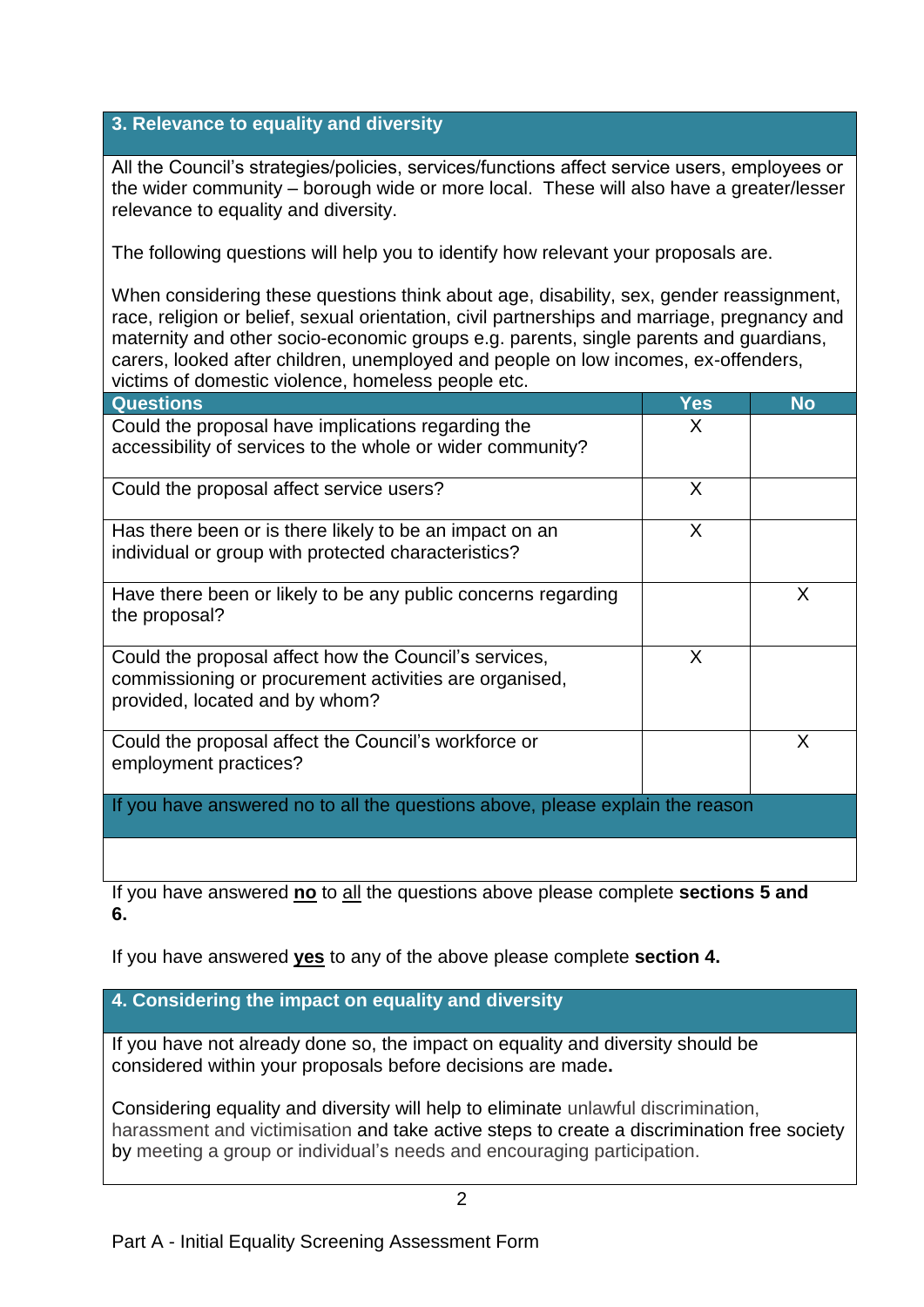Please provide specific details for all three areas below using the prompts for guidance and complete an Equality Analysis (Part B).

# **How have you considered equality and diversity?**

Tackling health inequalities should be a central part of the healthy lifestyles pathway, with support delivered at a scale that is proportionate to the degree of need. Consideration of how we target underserved communities and those at the greatest level of need is a key part of the proposed model for the NHS health checks programme and is outlined clearly within the specification.

The health needs assessments that have informed the development of the options and recommendations also focussed on evidence around health inequalities. An executive summary of these needs assessments is appended to the Cabinet report.

### **Key findings**

Key findings of the needs assessments include that:

- The odds of smoking amongst adults (aged 18-64) with a routine and manual occupation in Rotherham are 2.9 times the odds of smoking amongst people in other occupations.
- 36% of adults with long term mental illness and 25% of adults with anxiety or depression smoke in Rotherham.
- 27% of unemployed people smoke compared to 15% of employed people, nationally.
- 20% of people who are from a Mixed ethnic group smoke, followed by Other ethnicities (16%); White (14%); Black (10%) Asian (8%) and Chinese (7%) groups;
- 22% of people who identify as gay or lesbian smoke compared to 16% of straight people nationally.
- 16% of men smoke compared to 13% of women nationally.
- There is a lack of granular data available regarding weight at a local level. However, certain risk factors have been identified including:
	- o Men are more likely to be overweight, women to be obese.
	- o Increasing risk with increasing age, up until 65 years.
	- o Black and White British ethnic groups.
	- o Those living in areas of higher socioeconomic deprivation.
	- o Those with learning difficulties or mental health difficulties including SMI.
	- o Women identifying as lesbian or bisexual, heterosexual men.
- Additionally, there are also risk factors associated with being underweight, including:
	- $\circ$  Those aged 16-24 are the most likely to be underweight, with a decline towards middle age, and then an increase again towards older age.
	- o Women identifying as 'other' sexual orientation and men identifying as gay, bisexual or 'other' sexual orientation.
	- o People with learning disabilities.

These findings will be used as evidence to inform the development of the healthy lifestyles specification.